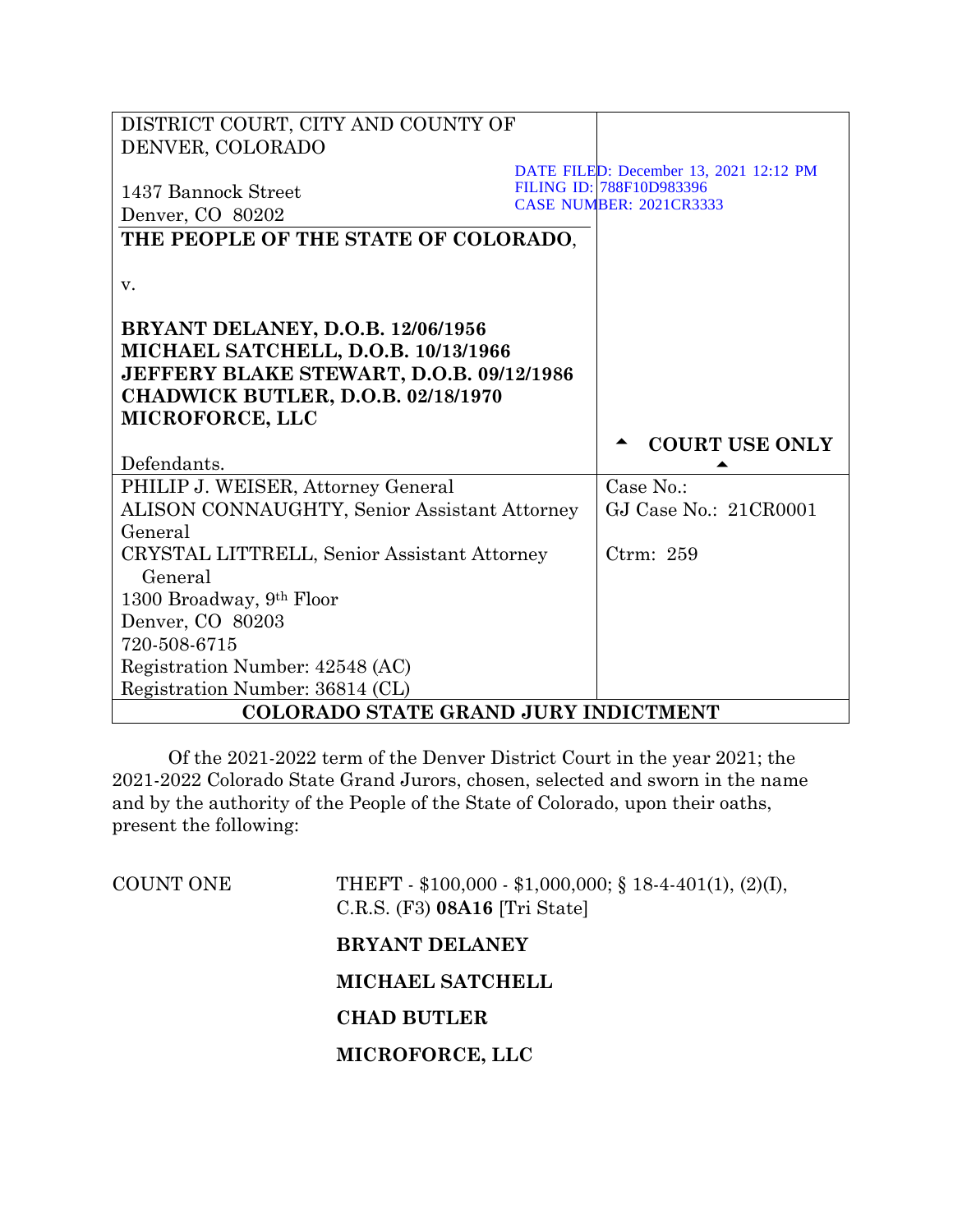# COUNT TWO THEFT - \$5,000 - \$20,000; § 18-4-401(1), (2)(G), C.R.S. (F5) **08A14** [Evergreen Parks and Recreation District] **BRYANT DELANEY**

**MICHAEL SATCHELL JEFFERY BLAKE STEWART MICROFORCE, LLC**

COUNT THREE THEFT - \$5,000 - \$20,000; § 18-4-401(1), (2)(G), C.R.S. (F5) **08A14** [Valor High School]

> **MICHAEL SATCHELL CHAD BUTLER JEFFERY BLAKE STEWART**

## **MICROFORCE, LLC**

COUNT FOUR THEFT - \$20,000 - \$100,000; § 18-4-401(1), (2)(I), C.R.S. (F4) **08A15** [Elevations Credit Union]

## **BRYANT DELANEY**

**MICHAEL SATCHELL**

## **CHAD BUTLER**

## **MICROFORCE, LLC**

COUNT FIVE THEFT -  $$5,000 - $20,000$ ; § 18-4-401(1), (2)(G), C.R.S. (F5) **08A14** [Glenmoor Country Club]

> **MICHAEL SATCHELL JEFFERY BLAKE STEWART MICROFORCE, LLC**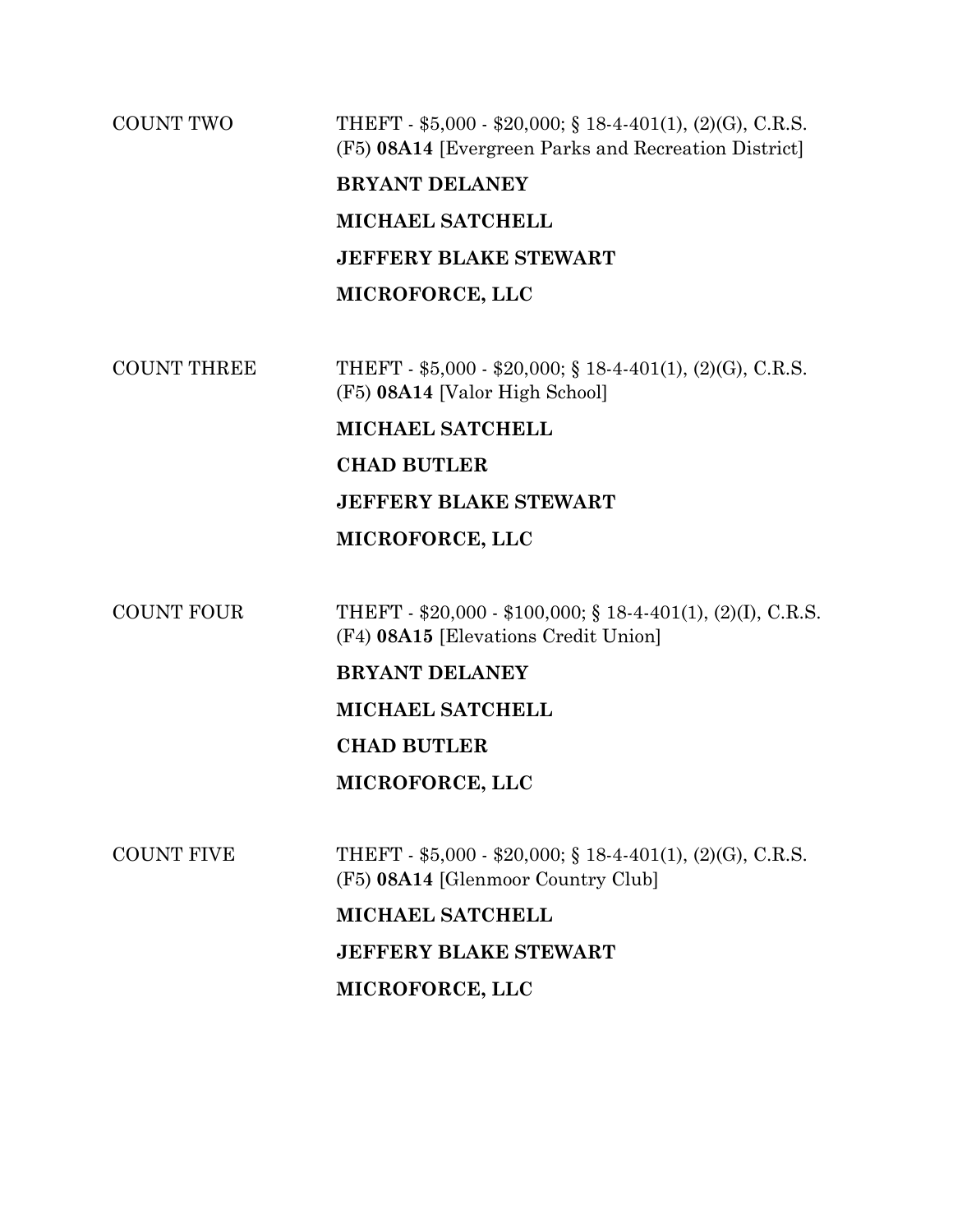## **INTRODUCTION**

MicroForce, LLC ("Microforce") was registered with the Colorado Secretary of State by Jeffery Blake STEWART on October 8, 2014. Microforce was originally formed as a surface disinfectant service provider. A Statement of Change was filed on behalf of Microforce on June 14, 2017, moving the principal office address from Texas to 3440 Youngfield Street, Suite 423, Wheat Ridge, Colorado, which is a P.O. box inside a UPS store.

Microforce had approximately 15 customers from opening until the fall of 2016, and gained approximately 15 more through the end of 2019. In 2020, business and business revenue increased exponentially with the spread of the COVID-19 pandemic.

On July 1, 2019, STEWART received a liability insurance policy on behalf of Microforce at 3440 Youngfield Street, Suite 423, Wheat Ridge, Colorado, that expired on July 1, 2020. He also had a workers' compensation policy that was active from April 23, 2020 through May 1, 2021. The workers' compensation policy application, dated April 24, 2020, listed STEWART, SATCHELL, and BUTLER as owners of Microforce. STEWART, SATCHELL, and BUTLER were also listed as company owners on the signature cards for Microforce bank accounts at Chase Bank and Keybank. SATCHELL, STEWART, and BUTLER each filed tax documents for tax year 2020 listing themselves as shareholders of Microforce and claiming income accordingly.

STEWART, BUTLER, SATCHELL and Microforce began their relationship with Bryant DELANEY and his company CC77 in March 2020. BUTLER introduced DELANEY to the other owners and indicated DELANEY had a history of growing other smaller businesses.

On May 18, 2020, the Environmental Protection Agency (herein "EPA"), Denver Area Office, received information from an anonymous tip stating that Microforce was misrepresenting their antimicrobial service by saying their product killed influenza, Coronavirus, and other public health bacteria and viruses. Microforce represented that they applied an invisible biostatic liquid polymer that bonded to surfaces and provided an electrostatic bed of charged spikes at the molecular level, which attracted microbes, bacteria, viruses, fungi, parasites, and mold. The spikes allegedly attracted and punctured these germs at their cell wall so they could not survive or reproduce. The complaint also stated that Microforce advertised that their product was highly effective against Coronavirus and used a mechanical kill in order to disinfect surfaces as well as prevent recontamination for up to 90 days, regardless of human touch.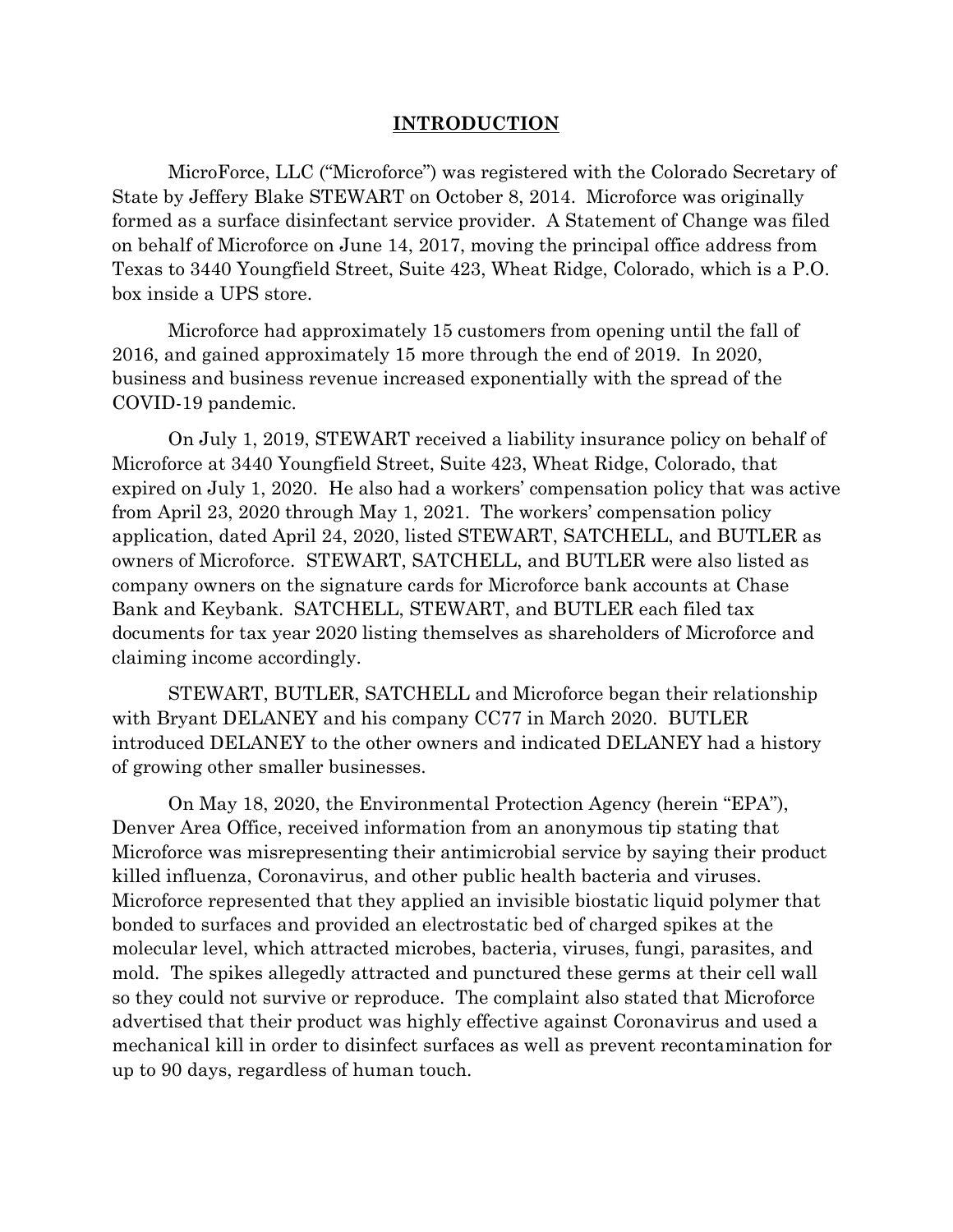In May 2020, Sherrie KINARD was on a Homeowner's Association conference call with Highlands Ranch Recreation Center ("HRRC") in Highlands Ranch, CO, when she heard that a company named Microforce was disinfecting the HRRC and making potentially questionable claims about their product. KINARD researched Microforce's website at www.microforcegerm.com and found they were misrepresenting their product and what it was able to do. KINARD contacted Bryant DELANEY with Microforce shortly thereafter, identified herself, and explained to DELANEY that Microforce was misrepresenting its product and that she would be sending him an EPA letter advising him of the details of this. DELANEY was initially hesitant to tell KINARD what product they were using, but he ultimately identified Microforce's product as MonoFoil D, EPA product registration number 87538-4; however, this was not truthful as KINARD later discovered that Microforce used MonoFoil MF-05, EPA product registration number 87538-1. In fact, MonoFoil's records showed that Microforce had not purchased any MonoFoil D up to that point. DELANEY told KINARD that Microforce had contracts with the Department of Defense and U.S. Military in "high level" places, which contacts did not want him to disclose their product information. KINARD reviewed MonoFoil's EPA product registrations and advised DELANEY that the EPA had only authorized their products as possessing residual efficacy for deodorizing and not disinfecting. Consequently, KINARD advised DELANEY that Microforce was not authorized to make claims of residual efficacy for disinfecting against bacteria or viruses.

On June 5, 2020, KINARD's office sent an EPA Advisory Letter to Microforce (herein, "Advisory Letter"), which was addressed to DELANEY. Shortly after receiving this letter, DELANEY also called KINARD and she reiterated to him part of what the advisory letter stated, which was that he could not say his product was effective for up to 90 days against viruses or bacteria, as the EPA did not know of any product that could do this. Further, the product label that DELANEY provided stated it was only effective on hard nonporous surfaces and so Microforce was misusing it if it was applying it on any other surfaces. KINARD advised DELANEY that Microforce was misrepresenting their product's efficacy, and she told him the language Microforce used regarding the spike layer that killed microorganisms should be completely removed as it was not true for viruses. KINARD also indicated that DELANEY and Microforce could not make any residual efficacy claims for their product as a disinfectant, and she clarified they could only make residual efficacy claims for Microforce's product as a deodorizer.

The other owners of the company also saw the Advisory Letter. DELANEY forwarded the Advisory Letter by email on June 5, 2020, to STEWART, BUTLER, and SATCHELL. STEWART, BUTLER, and SATCHELL all admitted knowing about and/or viewing the Advisory Letter during consensual interviews that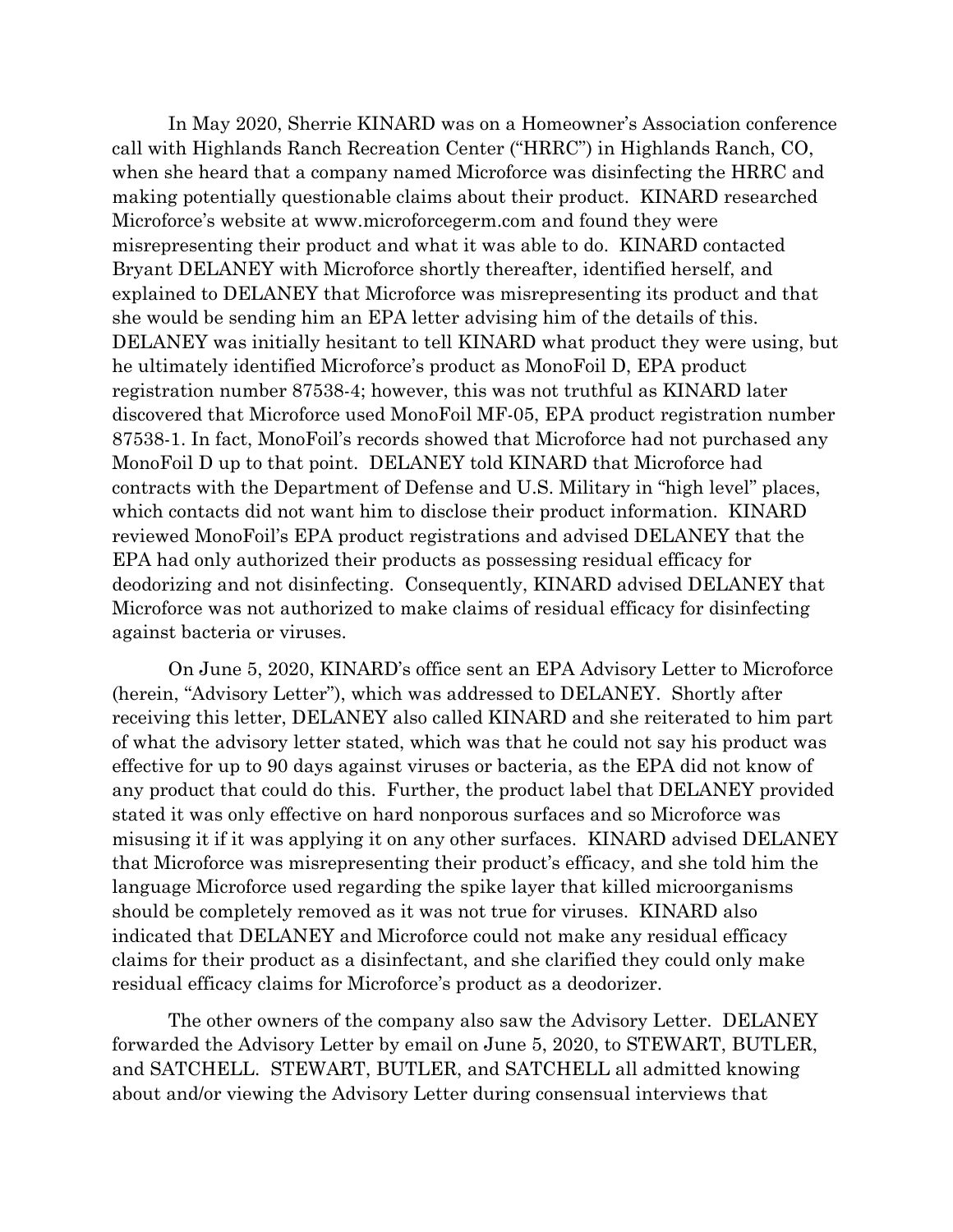occurred throughout the course of this investigation. DELANEY emailed STEWART, BUTLER, SATCHELL, and Steve BRADLEY on June 6, 2020 and June 16, 2020, with suggested edits to Microforce's promotional materials based on the Advisory Letter. These suggested edits still contained language about residual efficacy and a "mechanical" disinfection process. DELANEY, STEWART, BUTLER, BRADLEY and SATCHELL communicated by email about the language in Microforce's promotional materials through the end of June 2020. Ultimately, the representations Microforce made about its product did not comply with the Advisory Letter commands.

On August 18, 2020, EPA Agent Jeremy SAUSTO sent an email inquiry to Microforce through an inquiry section on the Microforce website at www.microforcegerm.com. The website still made representations about residual efficacy for disinfecting and a "spike layer" process. Agent SAUSTO utilized an undercover alias and described himself as a small-scale property manager who had concerns about the COVID-19 virus, and he indicated he had seen Microforce's YouTube video and website. He received a reply from Artemis BODOR as a representative of Microforce. BODOR communicated with Agent SAUSTO on behalf of Microforce from approximately September 4, 2020 through November 2020. BODOR described Microforce's product as having 90 days of residual efficacy, described their disinfecting process as "mechanical," and stated the product was EPA-registered. She further indicated the EPA had gone through their website and materials and "finely combed" them. She stated that everything they said on their website and in their collateral was valid and truthful. She elaborated that their product killed viruses for 90 days. BODOR set up an appointment with who she referred to as the "Microforce CEO," DELANEY, to give Agent SAUSTO a PowerPoint presentation containing additional information about Microforce and their products/services. She stated that after this presentation they would give him a service proposal and indicated that SATCHELL could visit the residences to do initial testing and then treatments.

On September 10, 2020, DELANEY gave Agent SAUSTO a virtual presentation while Agent SAUSTO held himself out to be his undercover alias. DELANEY described Microforce's product as EPA registered, "mechanical," and effective for disinfecting for 90 days against viruses and bacteria due to the "spike layer" the Microforce product contains. DELANEY affirmatively represented Microforce's product was effective against the COVID-19 virus.

BODOR continued to email Agent SAUSTO's undercover alias through November of 2020, and she continued to make claims of residual efficacy of Microforce's product as a disinfectant. She indicated by email that DELANEY was in charge of daily operations, reporting, and quotes for Microforce, and that she handled client relations and business development.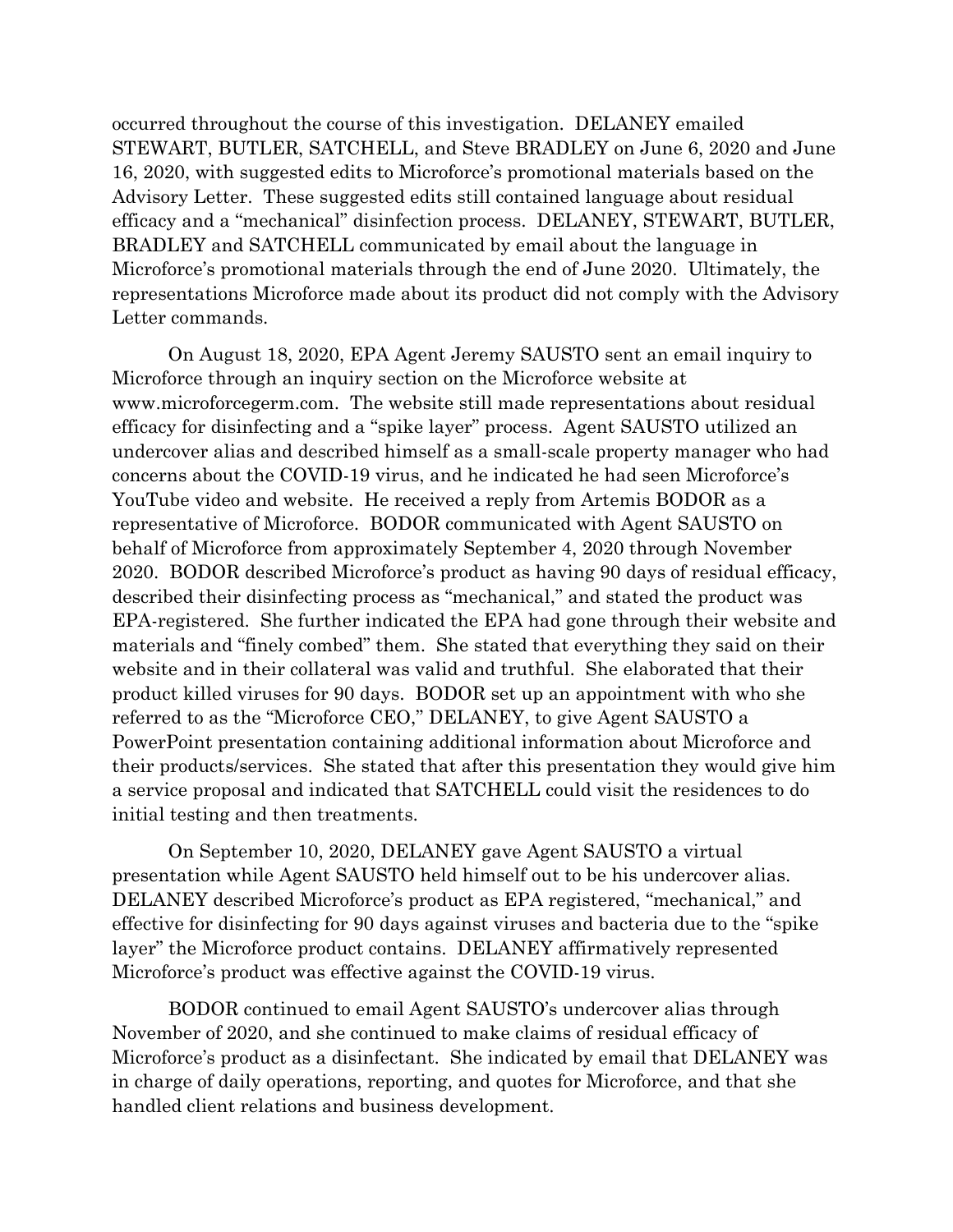MonoFoil's invoices show Microforce purchased 998 gallons of MonoFoil X and only eight gallons of MonoFoil D in 2020. This included a four-gallon purchase of MonoFoil D that SATCHELL made for himself on September 28, 2020, and another four-gallon purchase that SATCHELL made for Microforce's business partner Steve Hendricks in Scottsdale, Arizona, on October 15, 2020. During an interview of SATCHELL on February 24, 2021, he advised that he was the main applicator for Microforce's product and that their company almost exclusively used MonoFoil X. He said he tried using MonoFoil D a couple of times but he did not like the residue it left behind and so he did not use it again. In fact, he said he barely used any of the MonoFoil D he purchased and still had some left over.

MonoFoil X has never been approved by the EPA for being effective against any public health bacteria or viruses or to have any residual efficacy against them. MonoFoil D has been approved by the EPA for being effective against public health bacteria and viruses; however, with no residual efficacy and so it is only effective as a daily disinfectant. There are no products currently recognized by the EPA that are allowed to make claims of having residual efficacy against viruses 30-90 days as Microforce claims as one of their top selling points of their product. The manufacturer of the products Microforce was using, MonoFoil, refused to sell Microforce any additional products at end of 2020 due to them learning that Microforce was making false claims and misrepresentations about them.

Tax returns filed for tax year 2020 for Microforce listed STEWART as a 48% owner, BUTLER as a 26% owner, and SATCHELL as a 26% owner. Microforce had a total income of \$695,468.00 in 2020. CC77, DELANEY's company, received approximately \$230,108.00 for consulting services and commissions from Microforce between April 2020 and December 2020.

STEWART, BUTLER, and SATCHELL ultimately terminated DELANEY's contract with Microforce on approximately January 18, 2021.

# **CONTACT WITH COLORADO BUSINESSES**

Throughout 2020, STEWART, BUTLER, DELANEY, and SATCHELL had contact with a number of Colorado businesses and entities regarding Microforce's services and products. These contacts repeatedly misrepresented the efficacy and residual efficacy of Microforce's product.

A number of Microforce sales were made prior to the Advisory Letter. STEWART, BUTLER, DELANEY, and SATCHELL all made representations to Microforce customers about their product's ability to be used as a disinfectant that kills public health bacteria and viruses as well as has residual efficacy against them. These misrepresentations remained largely the same after the Advisory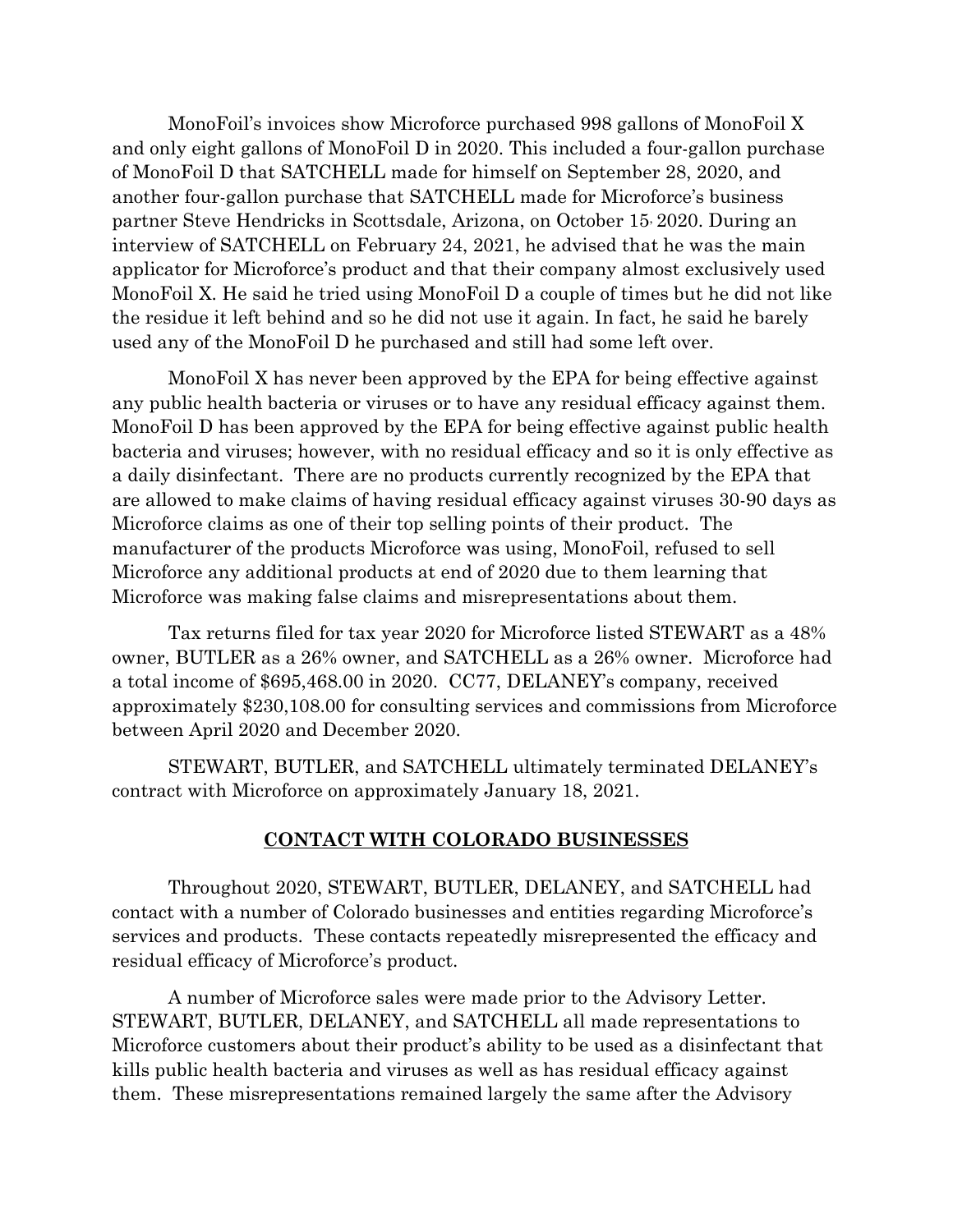Letter. Further, Microforce's clients who contracted for their services during the time period of when Microforce received the Advisory Letter were never informed of the existence of the letter and there were no known efforts by anyone at Microforce to correct the misrepresentations that they made to their clients about their products ability to be used as a disinfectant that killed public health bacteria and viruses and have residual efficacy against them.

The treatments at Highlands Ranch Recreation Center (herein "HRRC"), at 4800 McArthur Ranch Road, Highlands Ranch, Colorado, are what ultimately led to the EPA involvement in Microforce's misrepresentations. HRRC utilized Microforce's services on approximately May 22, 2020. They paid Microforce approximately \$12,120.00 for disinfecting services. HRRC communicated with BUTLER and BODOR initially about scheduling a treatment with Microforce's product in May of 2020. BUTLER visited HRRC in person on May 7, 2020 and confirmed Microforce's product had residual efficacy as a disinfectant for 90 days post application. BUTLER also communicated this efficacy by email. On May 12, 2020, BUTLER confirmed receipt of an agreement for a single treatment of Microforce's product for HRRC. BUTLER emailed STEWART regarding invoicing, and SATCHELL and BODOR regarding scheduling. On May 18, 2020, DELANEY reached out to HRRC to discuss a PR campaign.

In May 2020, Sherri KINARD was affiliated with HRRC and she called them expressing concerns about Microforce's product and Microforce's representations about the product. From May 21, 2020 through May 28, 2020, DELANEY emailed with Rebecca ROTHWELL at HRRC and included STEWART and BUTLER on communications regarding Microforce's EPA product registration. ROTHWELL inquired about the EPA product registration. BUTLER emailed HRRC again in August 2020, inquiring about an additional treatment at HRRC and making residual efficacy claims about Microforce's product as a disinfectant.

## **COUNT ONE**

#### THEFT -\$100,000 and \$1,000,000 – F3

#### C.R.S.  $\S$  18-4-401(1)(b); (2)(I)

About and between April 1, 2020, and December 31, 2020, BRYANT DELANEY, MICHAEL SATCHELL, CHAD BUTLER, and MICROFORCE, LLC, unlawfully, feloniously, and knowingly, by deception, obtained, retained, or exercised control over, or disposed of, a thing of value, namely; money, of Tri State Generation and Transmission, with the value of one hundred thousand dollars or more but less than one million dollars, and knowingly used, concealed, or abandoned the thing of value in such manner as to permanently deprive Tri State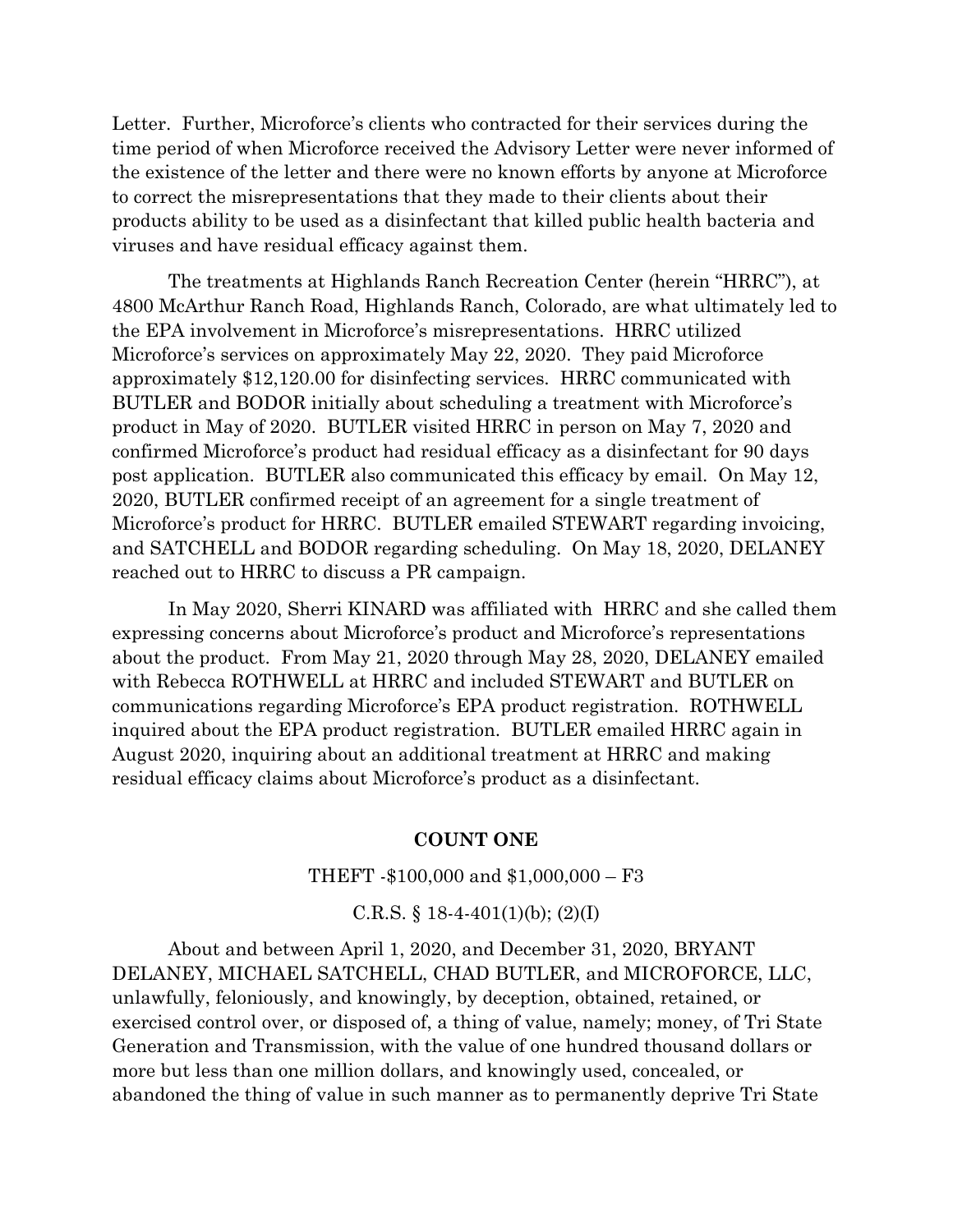Generation and Transmission of its use or benefit, in violation of section 18-4-  $401(1)(b)$ ,  $(2)(I)$ ,  $(6)$ , C.R.S, against the peace and dignity of the People of the State of Colorado.

#### *The offense alleged in Count 1 was committed in the following manner:*

Tri State Generation and Transmission at 1100 W. 116th Avenue, Westminster, Colorado (hereafter, "Tri-State"), utilized Microforce's disinfecting services from approximately April 2020 through December 2020. Tri State paid Microforce approximately \$115,581.31 for disinfecting services. Tri State reached out to Microforce to ask about its business in early 2020, and DELANEY and SATCHELL communicated with Tri State about their services. DELANEY gave an initial presentation about the product and the application process over Zoom in April 2020, and he also visited the facility in person. During both interactions, DELANEY claimed Microforce's product was effective against COVID-19 for 90 days due to a spike layer in the disinfectant. Tri-State signed an initial Service Agreement with BUTLER on behalf of Microforce on April 20, 2020. After initial applications at one facility, Microforce was referred to other facility locations. DELANEY gave another presentation about Microforce's product and its residual efficacy on July 21, 2020. An additional agreement was signed by Tri-State on August 2, 2020, for disinfecting services from Microforce, after Tri-State received a proposal dated July 27, 2020, making false claims of residual efficacy as a disinfectant as a result of a spike layer that kills viruses on contact.

Tri-State received email communications from SATCHELL and DELANEY that made false claims of residual efficacy of Microforce's disinfecting products through December 2020. The Microforce product was ultimately applied at locations in Westminster, Colorado, and Craig, Colorado, by SATCHELL and several other Microforce employees. Scheduling for the treatments was handled by BODOR. After treatments scheduled in September 2020, DELANEY emailed Tri State a certificate that stated, "90 day Germ Safe Zone Mechanically destroying germ, virus, bacteria, and other microbes on all surfaces." On December 4, 2020, Tri State received certificates making residual efficacy claims as well.

## **COUNT TWO**

THEFT -\$5,000 and \$20,000 – F5

C.R.S.  $\S$  18-4-401(1)(b); (2)(G)

About and between September 1, 2020, and December 31, 2020, BRYANT DELANEY, MICHAEL SATCHELL, JEFFERY BLAKE STEWART and MICROFORCE, LLC, unlawfully, feloniously, and knowingly, by deception,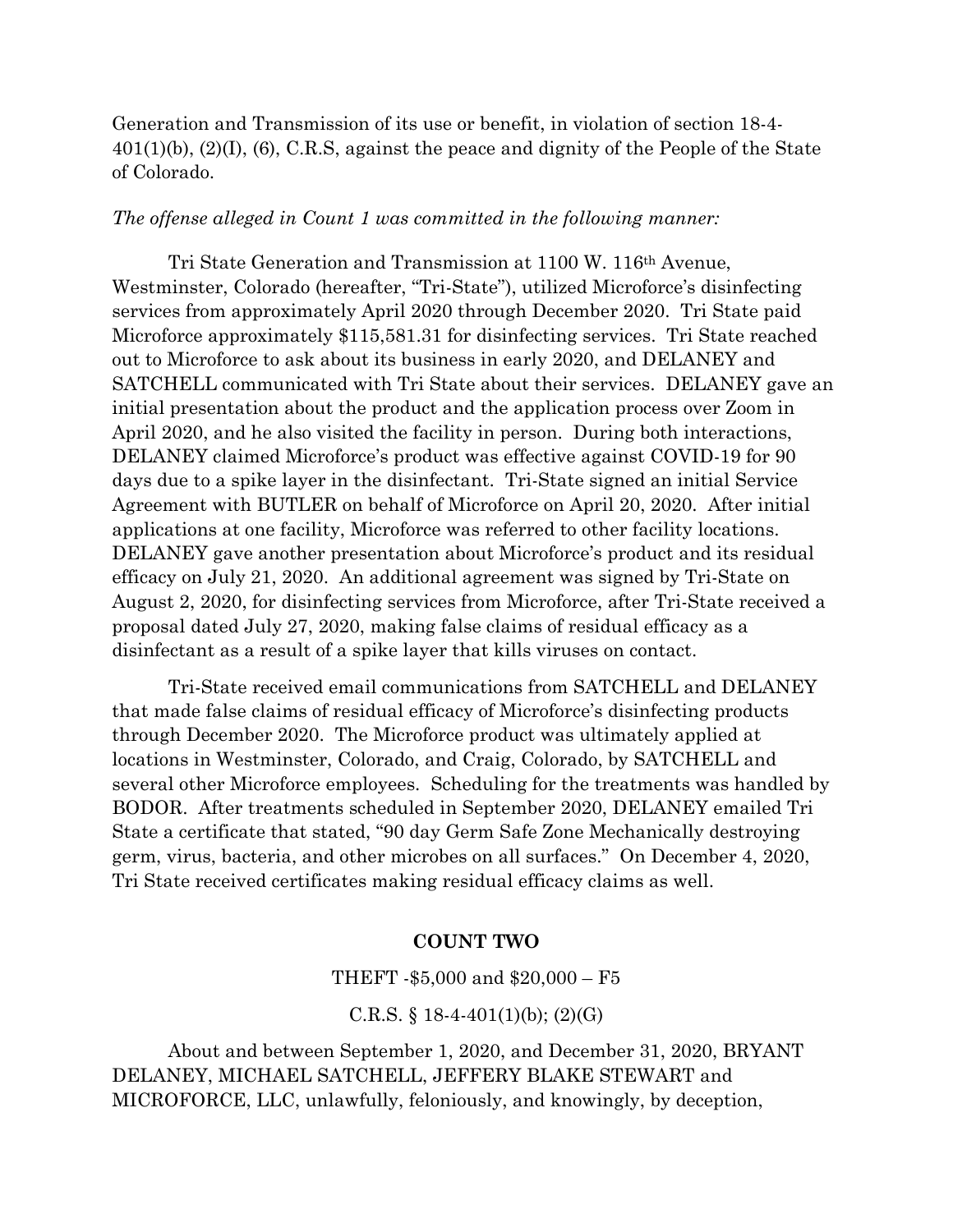obtained, retained, or exercised control over, or disposed of, a thing of value, namely; money, of Evergreen Park and Recreation District with the value of five thousand dollars or more but less than twenty thousand dollars, and knowingly used, concealed, or abandoned the thing of value in such manner as to permanently deprive Evergreen Park and Recreation District of its use or benefit, in violation of section 18-4-401(1)(b), (2)(G), (6), C.R.S, against the peace and dignity of the People of the State of Colorado.

## *The offense alleged in Count 2 were committed in the following manner:*

Evergreen Park and Recreation District (herein "EPRD") first interacted with Microforce in approximately September 2020. EPRD utilized Microforce's disinfecting services from approximately December 2020 through April 2021. EPRD utilized Microforce's services at multiple Recreation Center locations including Bergen Park at 1521 Bergen Parkway, Evergreen, Colorado, and Wulf Recreation Center at 5300 S. Oliver Rd, Evergreen, Colorado. EPRD paid Microforce approximately \$11,459.00 for disinfecting services provided prior to December 31, 2020. EPRD spoke to BODOR, DELANEY, and SATCHELL over the phone and in person. BODOR, DELANEY, and SATCHELL represented that Microforce's product killed and continued to kill germs, bacteria, and viruses mechanically by laying down a spike layer on the surfaces where it was applied. They also represented that the spikes would be effective from 45 days up to one year. STEWART emailed Microforce invoice 4660 to EPRD for Microforce treatments applied in December 2020.

# **COUNT THREE**

#### THEFT -\$5,000 and \$20,000 – F5

#### C.R.S.  $\S$  18-4-401(1)(b); (2)(G)

About and between June 16, 2020, and December 31, 2020, CHAD BUTLER, MICHAEL SATCHELL, JEFFERY BLAKE STEWART and MICROFORCE, LLC, unlawfully, feloniously, and knowingly, by deception, obtained, retained, or exercised control over, or disposed of, a thing of value, namely; money, of Valor High School with the value of five thousand dollars or more but less than twenty thousand dollars, and knowingly used, concealed, or abandoned the thing of value in such manner as to permanently deprive Valor High School of its use or benefit, in violation of section  $18-4-401(1)(b)$ ,  $(2)(G)$ ,  $(6)$ , C.R.S, against the peace and dignity of the People of the State of Colorado.

*The offense alleged in Count 3 was committed in the following manner:*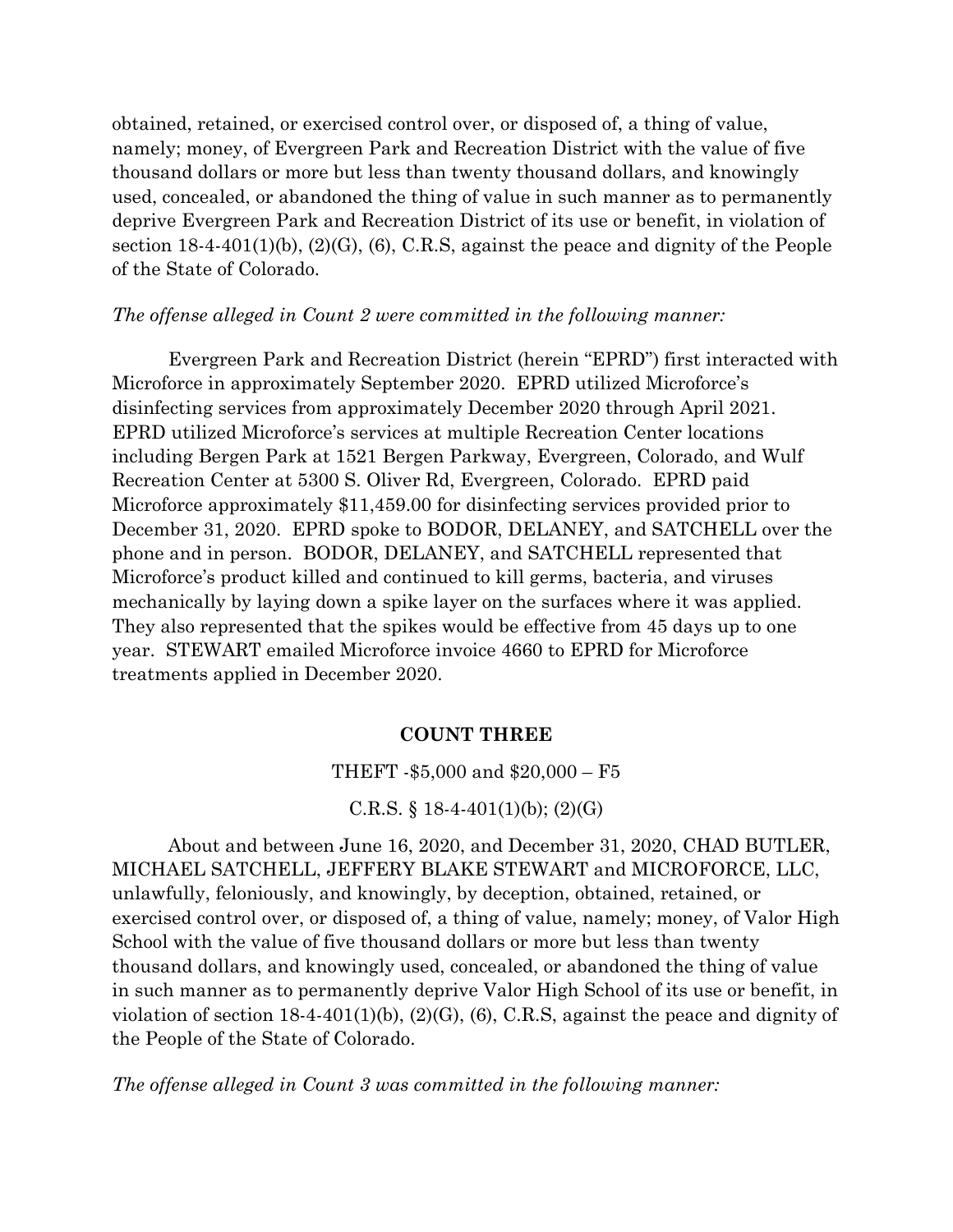Valor High School ("Valor"), at 3775 Grace Blvd, Highlands Ranch, Colorado, utilized Microforce's disinfecting services from approximately 2018 through July of 2021. BUTLER and SATCHELL were the initial representatives of Microforce when Valor enlisted Microforce's services in 2018. During the initial presentation, Valor representatives were told that Microforce would use an electric static sprayer to spray a bio-static polymer on surfaces that would kill bacteria and some viruses for up to 90 days. The polymer would act as a layer of needles that would kill bacteria when it landed on the surface. When asked about the product that was being used, SATCHELL stated that it was a Department of Defense product, and they were not allowed to disclose information regarding the product. Even though this was a red flag for them, Valor still decided to use Microforce for periodic disinfecting.

When COVID-19 spread, Valor decided to increase their application to every 90 days from July 1, 2020, through June 31, 2021, to help prevent the spread of COVID-19. On June 16, 2020, BUTLER emailed Valor a Service Agreement for a year of treatments to be done quarterly at Valor between August 7, 2020, and May 8, 2021. The Service Agreement affirmatively stated Microforce's product killed bacteria, viruses, and fungi on contact and protected them against these things for 90 days by providing a long-lasting certified barrier against 99.9% of viruses and superbugs. The Service Agreement was signed by Valor on July 1, 2020 and emailed from BUTLER to STEWART and others. The Service Agreement outlined four dates of service: August 7-8, 2020, November 27-28, 2020, February 12-13, 2021, and May 7-8, 2021. Valor agreed to pay in monthly installments, starting July 10, 2020, at \$1,955.00 a month.

Valor received their first Microforce treatment under the July 1, 2020, Service Agreement on August 7, 2020. On August 11, 2020, SATCHELL emailed Valor, BUTLER, DELANEY, and BODOR a "Treatment Certification" that made claims of 90 days of residual efficacy as a disinfectant. Valor paid \$18,630.00 in monthly installments for the disinfecting services Microforce provided through the end of 2020.

### **COUNT FOUR**

#### THEFT -\$20,000 and \$100,000 – F4

#### C.R.S.  $\S$  18-4-401(1)(b); (2)(H)

About and between August 1, 2020, and December, 2020, BRYANT DELANEY, MICHAEL SATCHELL, CHAD BUTLER, and MICROFORCE, LLC, unlawfully, feloniously, and knowingly, by deception, obtained, retained, or exercised control over, or disposed of, a thing of value, namely; money, of Elevations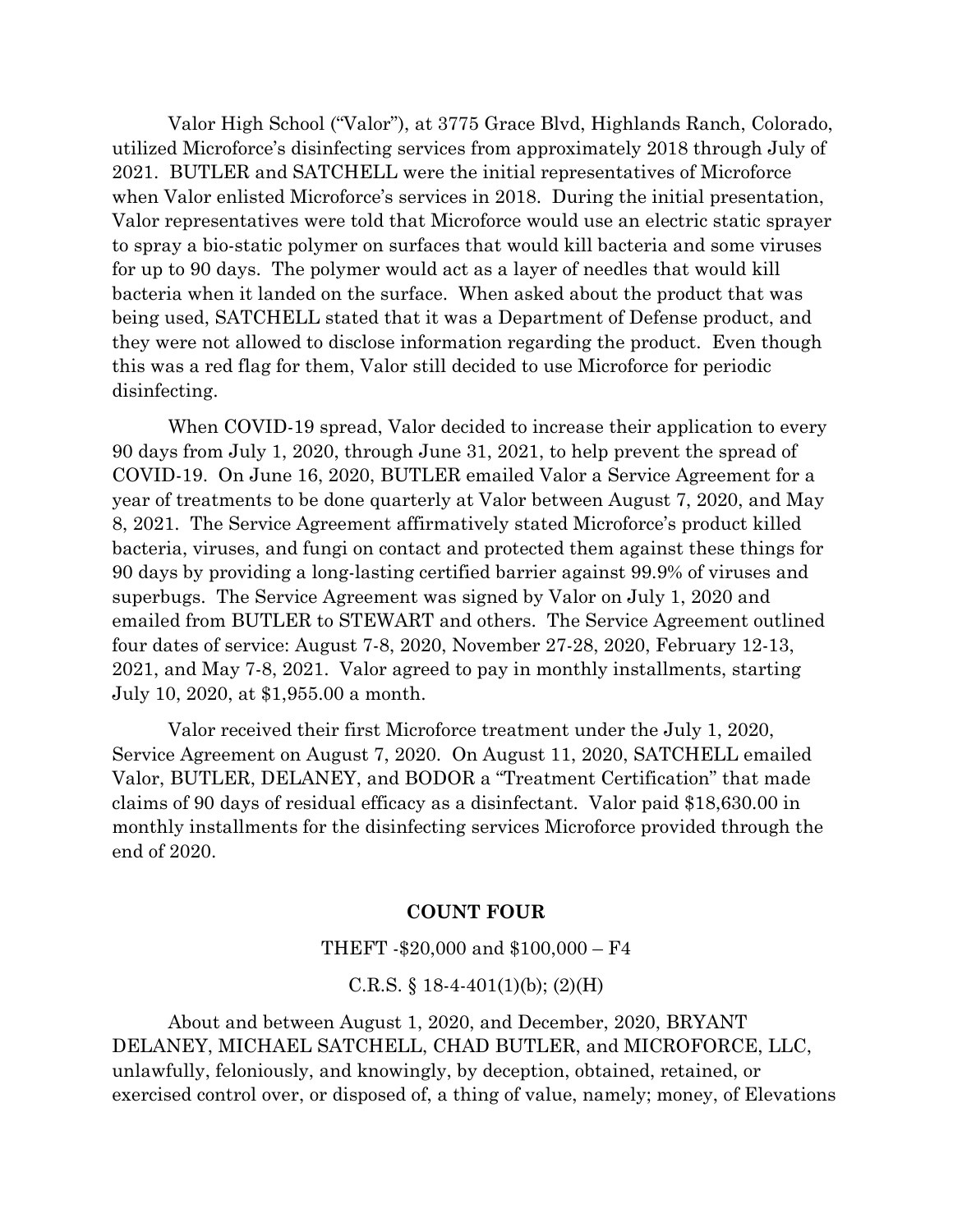Credit Union, with the value of twenty thousand dollars or more but less than one hundred thousand dollars, and knowingly used, concealed, or abandoned the thing of value in such manner as to permanently deprive Elevations Credit Union of its use or benefit, in violation of section 18-4-401(1)(b), (2)(H), (6), C.R.S, against the peace and dignity of the People of the State of Colorado.

#### *The offense alleged in Count 4 was committed in the following manner:*

Elevations Credit Union (herein "Elevations") first interacted with Microforce in approximately May 2020, and they utilized Microforce's disinfecting services from approximately August 2020 through July 2021. Elevations spoke to DELANEY and SATCHELL over the phone, by email, and in person about the products Microforce utilized prior to engaging their services. DELANEY and SATCHELL represented that Microforce's product killed viruses, including COVID, with a spike layer that was effective for 45 to 90 days post application.

DELANEY emailed Elevations a Service Agreement on June 18, 2020, which had attachments making representations of residual disinfecting efficacy. Elevations signed a Service Agreement with Microforce on August 7, 2020, for disinfecting services every 90 days. BUTLER subsequently executed the Service Agreement on behalf of Microforce and the Service Agreement made claims of residual efficacy of Microforce's product for up to 90 days. Elevations utilized Microforce's services at multiple bank locations in Boulder, Longmont, Louisville, Broomfield, Westminster, Loveland, Fort Collins, and Windsor, Colorado. Elevations received two treatments of Microforce disinfecting solution prior to the end of 2020, for a total of approximately \$96,003.00. These treatments were on August 28, 29, 2020, and November 29 through December 1, 2020.

## **COUNT FIVE**

#### THEFT -\$5,000 and \$20,000 – F5

#### C.R.S.  $\S$  18-4-401(1)(b); (2)(G)

About and between May 1, 2020, and December 31, 2020, MICHAEL SATCHELL, JEFFERY BLAKE STEWART and MICROFORCE, LLC, unlawfully, feloniously, and knowingly, by deception, obtained, retained, or exercised control over, or disposed of, a thing of value, namely; money, of Glenmoor Country Club with the value of five thousand dollars or more but less than twenty thousand dollars, and knowingly used, concealed, or abandoned the thing of value in such manner as to permanently deprive Glenmoor Country Club of its use or benefit, in violation of section  $18-4-401(1)(b)$ ,  $(2)(G)$ ,  $(6)$ , C.R.S., against the peace and dignity of the People of the State of Colorado.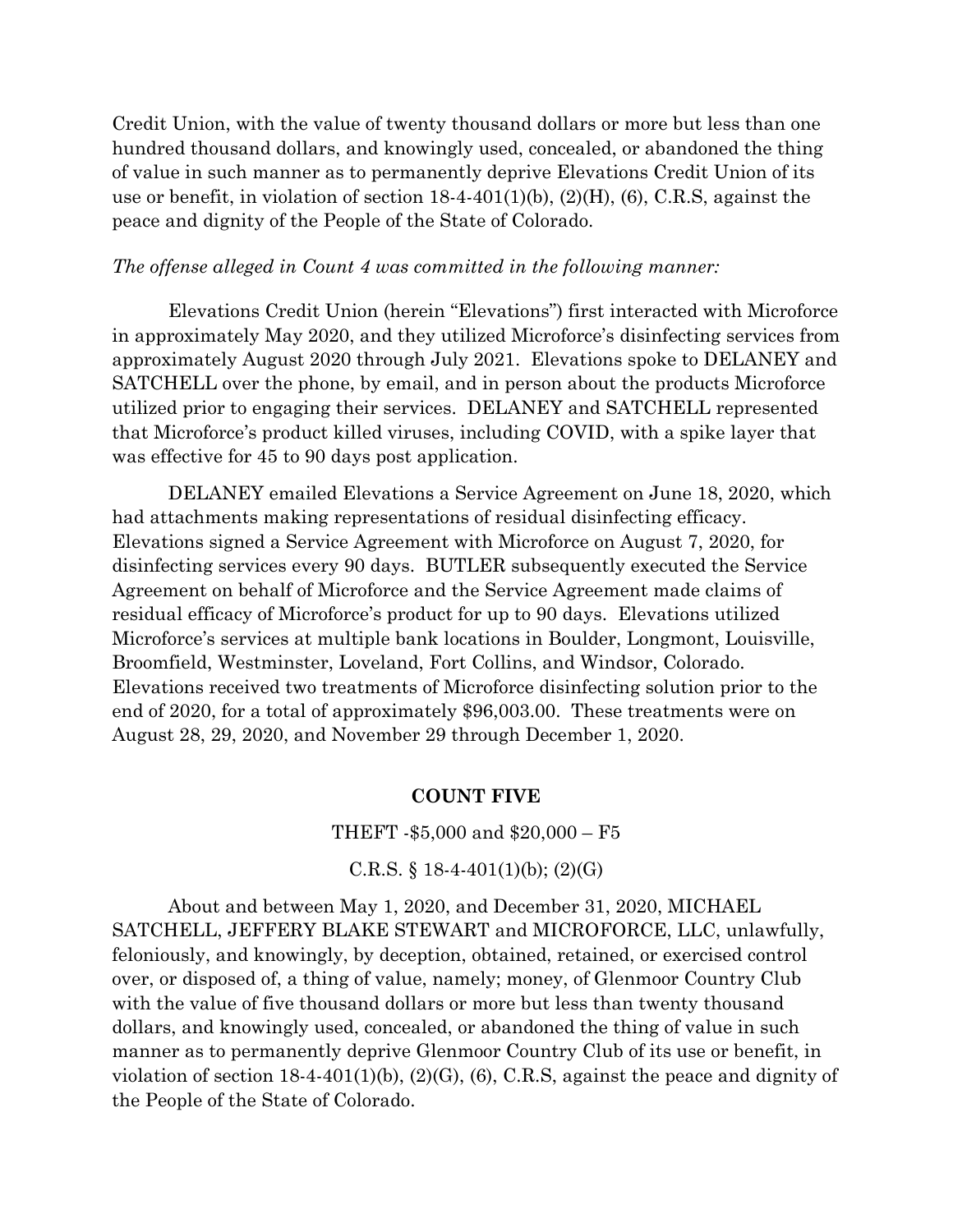The offense alleged in Count 5 was committed in the following manner:

Glenmoor Country Club (herein "Glenmoor"), at 110 Glenmoor Drive, Cherry Hills Village, Colorado, first interacted with Microforce in approximately May of 2020. SATCHELL made representations on behalf of Microforce about the Microforce product's residual efficacy against viruses, bacteria, and the COVID-19 virus specifically as a result of a "spike barrier" that stayed on surfaces long term  $t_0$ kill viruses and bacteria on approximately May 14, 2020. Glenmoor sent a signed Service Agreement to engage Microforce for disinfecting services on May 20, 2020. The Service Agreement had an Exhibit A, which was included by Microforce to claim their disinfectant killed bacteria and viruses for an average of 90 days. Glenmoor ultimately paid for seven Microforce treatments between June 24, 2020, and December 31, 2020, for a total of \$10,766.70. STEWART communicated with Glenmoor periodically during this time frame regarding invoice payment and service charges. STEWART also facilitated contact with SATCHELL for treatment scheduling. SATCHELL communicated with Glenmoor regularly about treatment scheduling as well.

> PHILIP J. WEISER Attorney General

ALISON CONNAUGHTY, 42548 **Assistant Attorney General** Financial Fraud Unit Criminal Justice Section

Subscribed to before me in the City and County of Denver, State of Colorado, this day of November, 2021.

Notary Public

My commission expires:

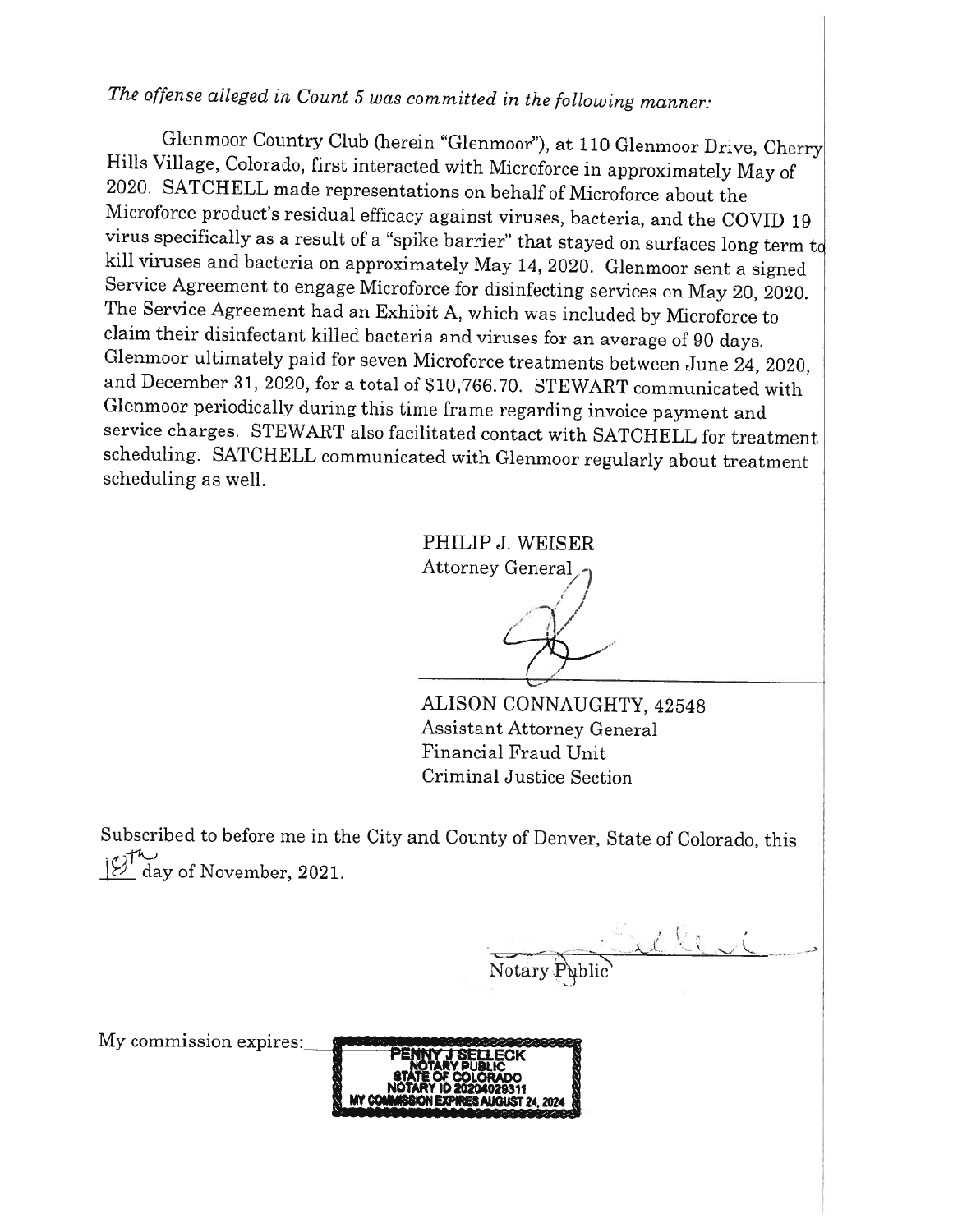$I_{1}$ \_, the Foreperson of the 2021-2022 Colorado State Grand Jury, do hereby swear and affirm that each and every True Bill returned in this Indictment by the 2021-2022 Colorado State Grand Jury was arrived at after deliberation and with the assent and agreement to the existence of probable cause by at least nine members of the Colorado State Grand Jury. The Colorado State Grand Jury further authorizes and instructs the Colorado Attorney General to return this Superseding Indictment to open court with or without the presence of the foreperson.

|                                                                                                                      | Foreperson           |
|----------------------------------------------------------------------------------------------------------------------|----------------------|
| Subscribed to before me in the City and County of Denver, State of Colorado, this<br>$\equiv$ day of November, 2021. |                      |
|                                                                                                                      | 161<br>Notary Public |
| My commission expires:<br>LIC                                                                                        | ECK                  |

The 2021-2022 Colorado Statewide Grand Jury presents the Indictment contained within and the same is hereby ORDERED FILED this  $\angle P$  day of November, 2021.

December